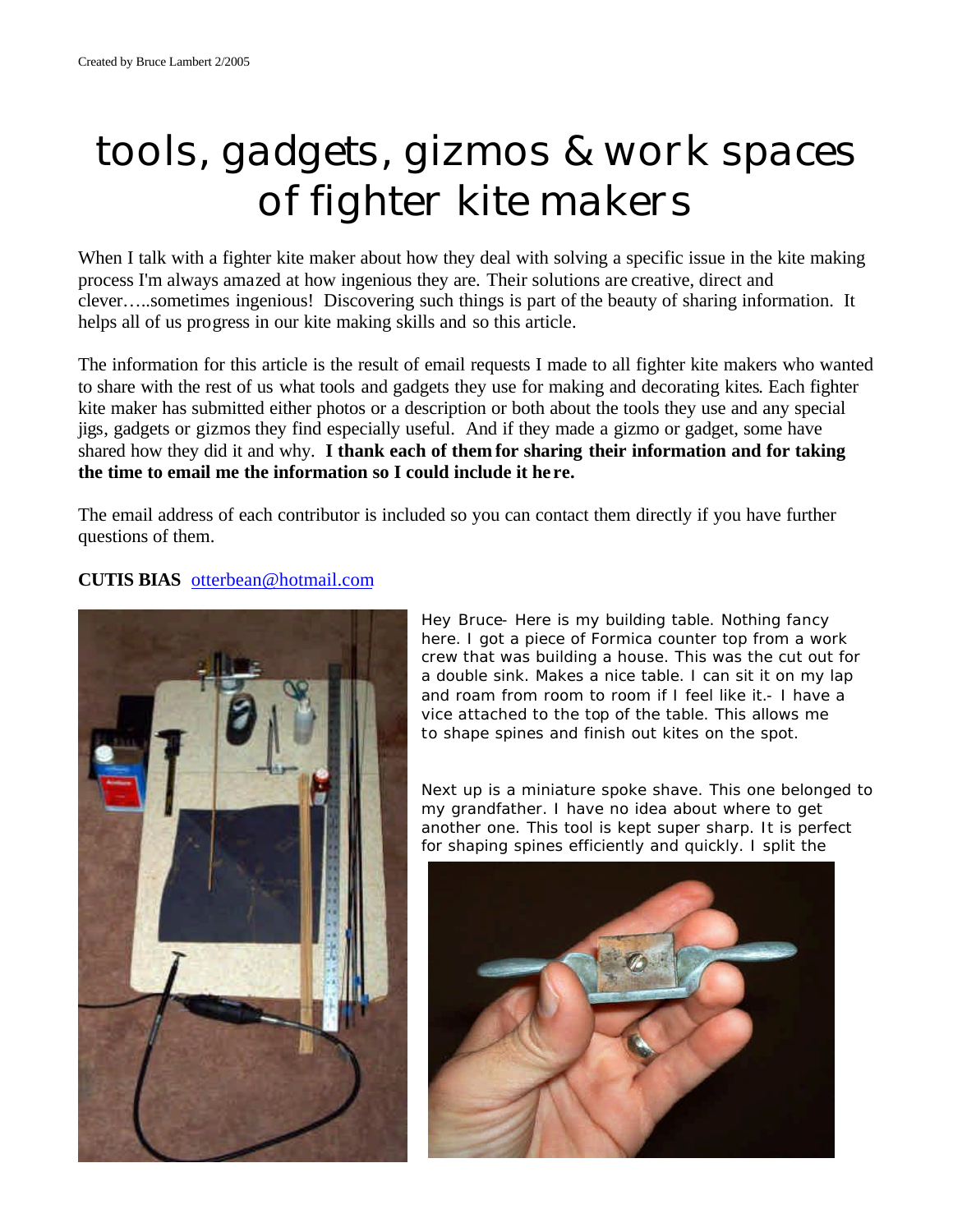



spine. Angle the spoke shave to the spine and carve two passes to bevel the edge of the spine while pulling the spine straight. Split-Zip-Zip-Zip Zip- Done



Last, I have a portable or lap board that I use for a cutting table for sails. It is made of Masonite. It has a handle for carrying, and two clips that can hold patterns when the board is not in use. When it gets a little rough, I sand the surface slightly to restore its smooth surface.

Just wait till I show the jigs used for wood reel building ... Curtis Bias

## **BRUCE LAMBERT** kitefighter@nwinfo.net

The tools listed here are ones I use all the time. However, I don't use every tool, gadget or gizmo on every kite. Of the hot cutters I have, this 23 watt soldering iron/wood burner style one is my favorite and the one I use most. It easily cuts any skin material I've used and it easily makes small holes in the skin where the bridle lines penetrate the skin. I use it also for melting the ends of synthetic bridle and tension lines to prevent fraying.

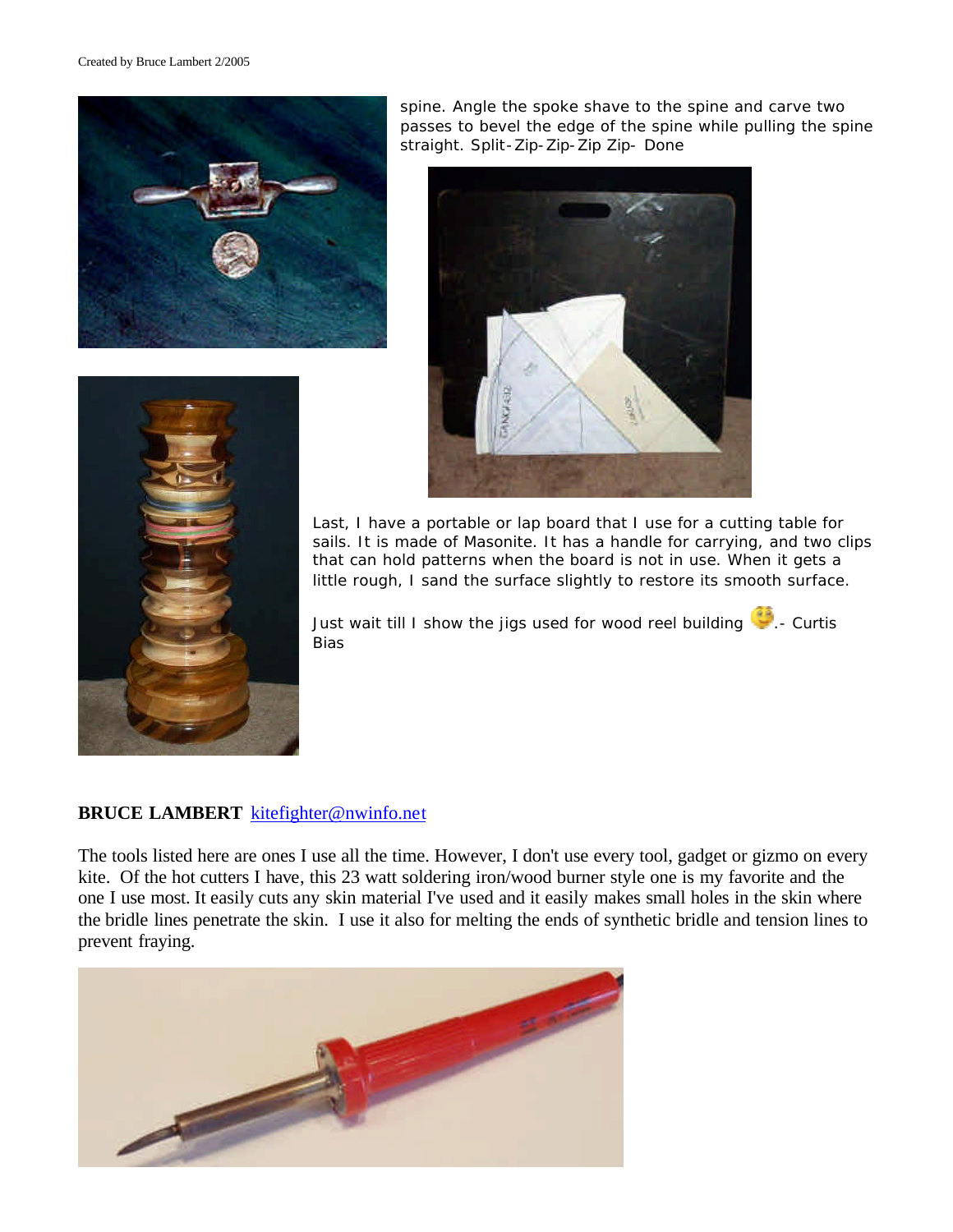Created by Bruce Lambert 2/2005



These are two different styles of bow setters I use. The one on the right is one that Manny Alves developed and made; it's adjustable. The other is an aluminum yardstick with notches filed along one edge that correspond to the wingtip locations of various kite plans I make.



I use a grid when making bamboo bows to check the uniformity of the bend. I also use the grid when I make multi-piece carbon fiber bows to verify the uniformity of the bow's bend on either side of center.



To use the grid I lay my bow setter at the bottom and insert the bow ends into the bow setter so the bow is stationary. Then I check it's curve on the right vs the left of the bow's center line and make adjustments in the bow as needed to make its bend uniform. This requires

removing the bow from the bow setter to make an adjustment and returning it to the bow setter to see what change has occurred, and repeat until the bow is the way you want it.

## **Bamboo working tools**:

I enjoy working with bamboo. I feel bamboo is the very best material for making a fighter kite spine and that bamboo contributes to a kite's performance. In working with bamboo, depending on what I am making and the degree of perfection I'm interested in achieving, I split it, shape it with a knife, plane it, and use shapers on it.

Most of the time, I shape bamboo using only a knife. The knives I prefer are the short bladed wood carving knife second on the left in the photo below and the utility knife on the left. However, depending on what I am trying to accomplish, I may use all the knives shown in the photo to make one bow or spine.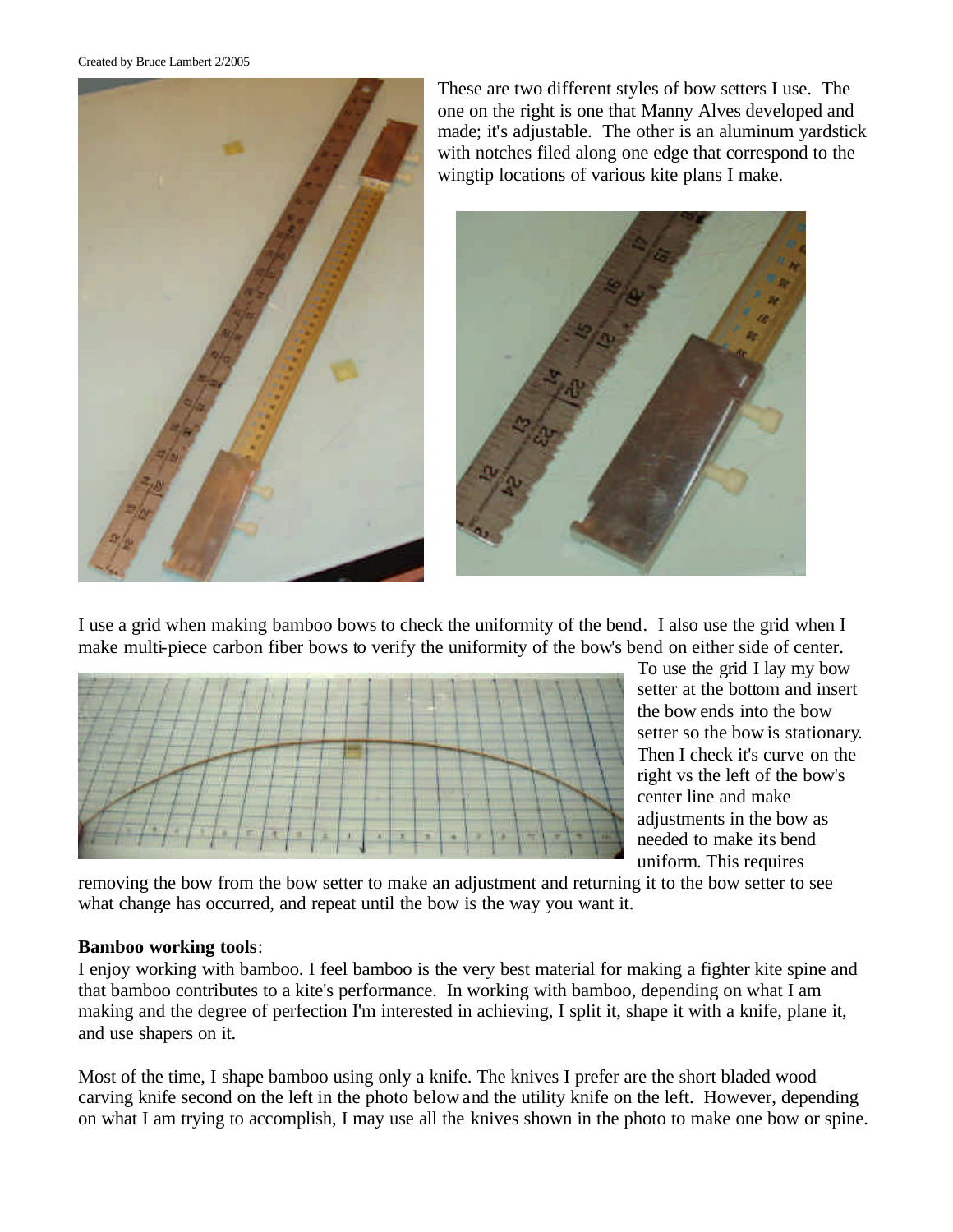#### Created by Bruce Lambert 2/2005



The most important aspect of working with bamboo is that the knife or tool you use, whatever type it is, is extremely sharp! Dull tools make working with bamboo very difficult to impossible.



I occasionally use this little plane; it does a very nice job of making the bamboo smooth. However, I find that after shaping with a knife, the bamboo is usually smooth enough for me.

When planning bamboo, the blade in the plane must be extra super sharp!



This special tool or gadget was made by Terry McPherson. It is a really neat bamboo shaper.

You insert the bamboo into one of the holes that is just slightly smaller in diameter than the bamboo and force the bamboo through the hole, I usually pull it through. The tool shaves 3 sides of the bamboo at the same time and makes it uniform in cross section. If you want the bamboo smaller yet, force it though the next smaller hole, etc until it is the size you want.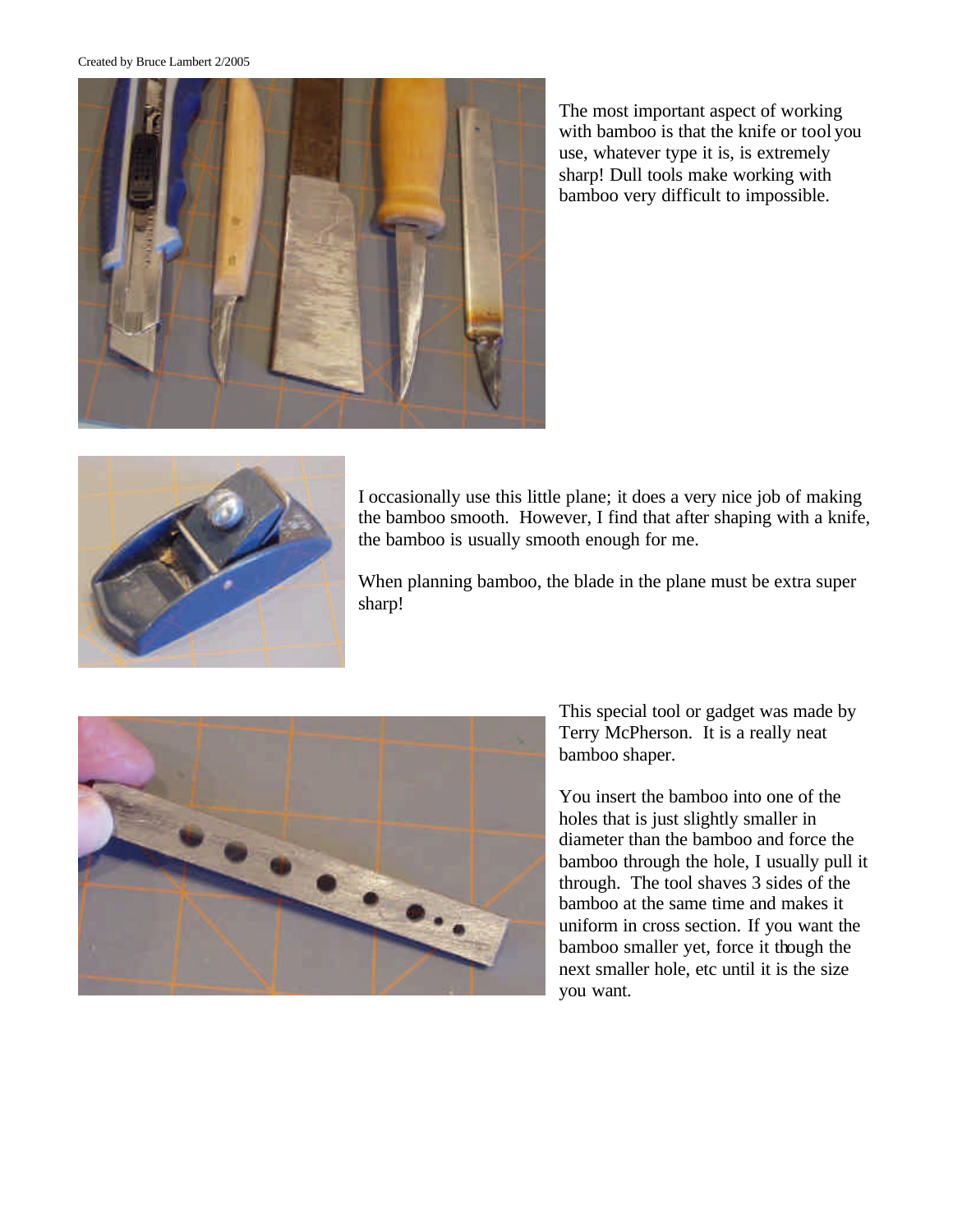Created by Bruce Lambert 2/2005





This is also a bamboo shaper I use sometimes, but much less sophisticated than the one Terry made. I made this before I got the one from Terry.

It is made from part of an old hacksaw blade. I filed different shaped and sized groves in it. When using it, I hold it in a vice.

After shaving the bamboo with a knife to get the cross sectional size of the bamboo close to the size I want, I press bamboo into one of the grooves. I press down on the skin side of the bamboo, forcing the other tree sides into the groove. While pressing down and forcing the bamboo into the groove, I pull the bamboo through the grove. As a result the bamboo has the same cross sectional shape as the groove with the skin on the top untouched. To protect myself from splinters, I use a small piece of leather laid on the skin side of the bamboo.



This is a wire cutter/stripper I bought for about \$9 at Home Depot. I removed the stop and filed off the teeth on the ends of the pliers so it would cut a 0.02" diameter rod in the 'V' cutter portion.

The 'V' cutter is the part I use for cutting carbon fiber rods. It makes a reasonably clean cut without smashing the end of the rod much. I still have to sand the ends, but it is the best tool I've found for cutting carbon fiber rods. The straight cutting area, toward the hinge point, I use for cutting flat carbon.



This is a less expensive wire cutter/stripper and works very well for cutting carbon fiber rods also. To make work for cutting carbon I removed the 'stop' so the 'V' cutting blade would cut small diameter rods.



These are two different glues I use for making my kites. Both work well; the Weldwood glue has a stronger bond. Both stink and need to be used in a well ventilated area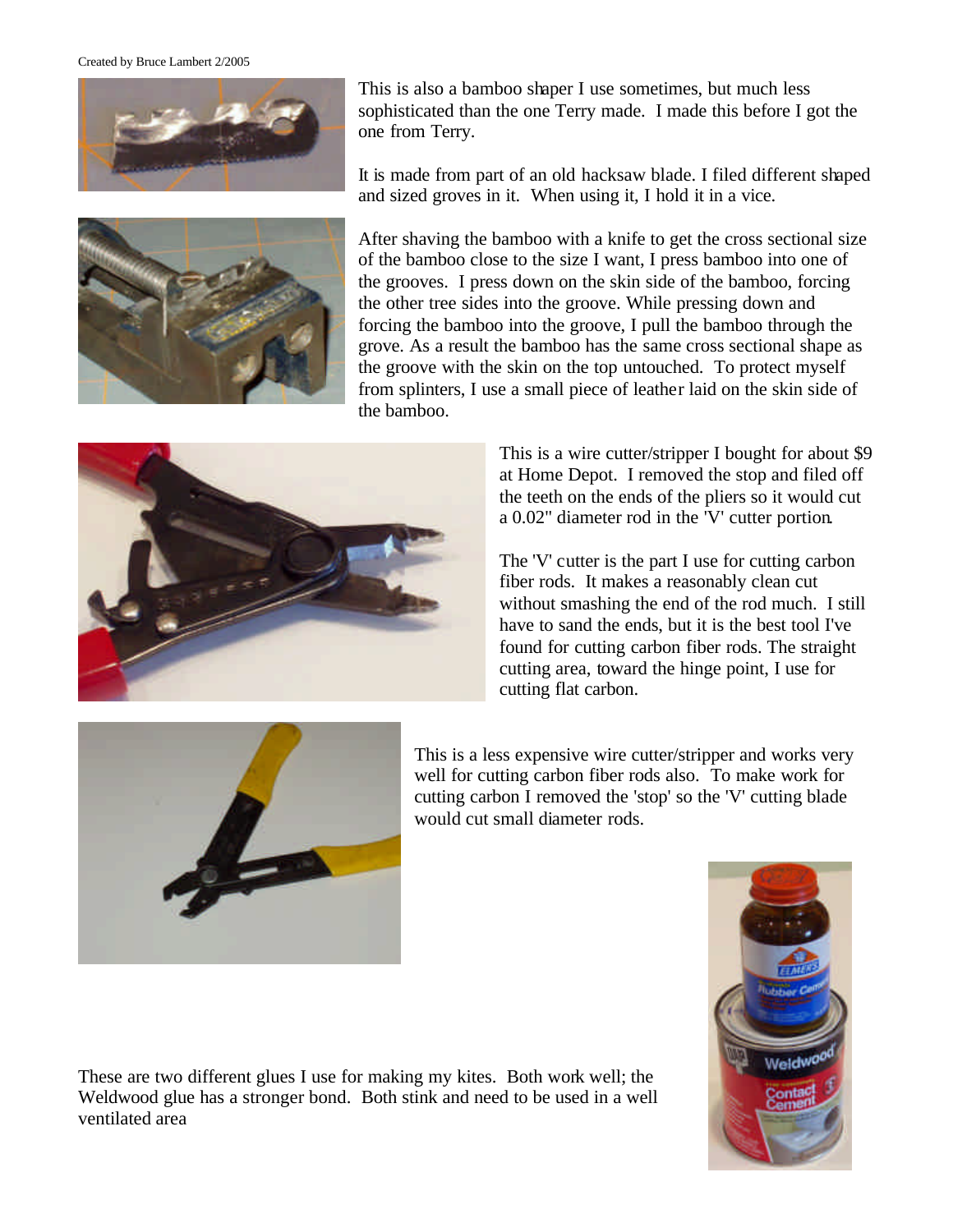

To apply glue, I use a syringe with the needle removed. To spread the glue, after I squirt a small bead of it from the syringe, I use a piece of foam cut from a slice of pipe insulation.



The template on the left is a typical template I make from kitchen counter top laminate. As you can see I doodle a lot on the templates as I think of ideas I want to test.

Below are some additional templates I have made for various parts of a kite. I use laminate and sometimes stiff cardboard or mat board.





A plastic artists' palette knife I use for manipulating glued portions of the skin and to burnish glued and taped areas. In addition it is a great help in placing small pieces of tape.

**Toothpicks:** I don't have a photo of toothpicks, but I use them often. They are great for placing small pieces of tape, especially in difficult locations to access. I stick an edge of the piece of tape to the end of a toothpick and use the toothpick as a handle for manipulating and placing the tape. I also use toothpicks for applying and controlling the size of small drops of CA glue (superglue).



My kite making area includes a work bench that is about 48"x24". I bought it at Home Depot; it's one you assemble.

I put a piece of tempered glass on top of it that is 36"x24". I got the glass from a fireplace shop, it was an unpopular size of fireplace door and was only about \$10. I've been using it for more than 5 years.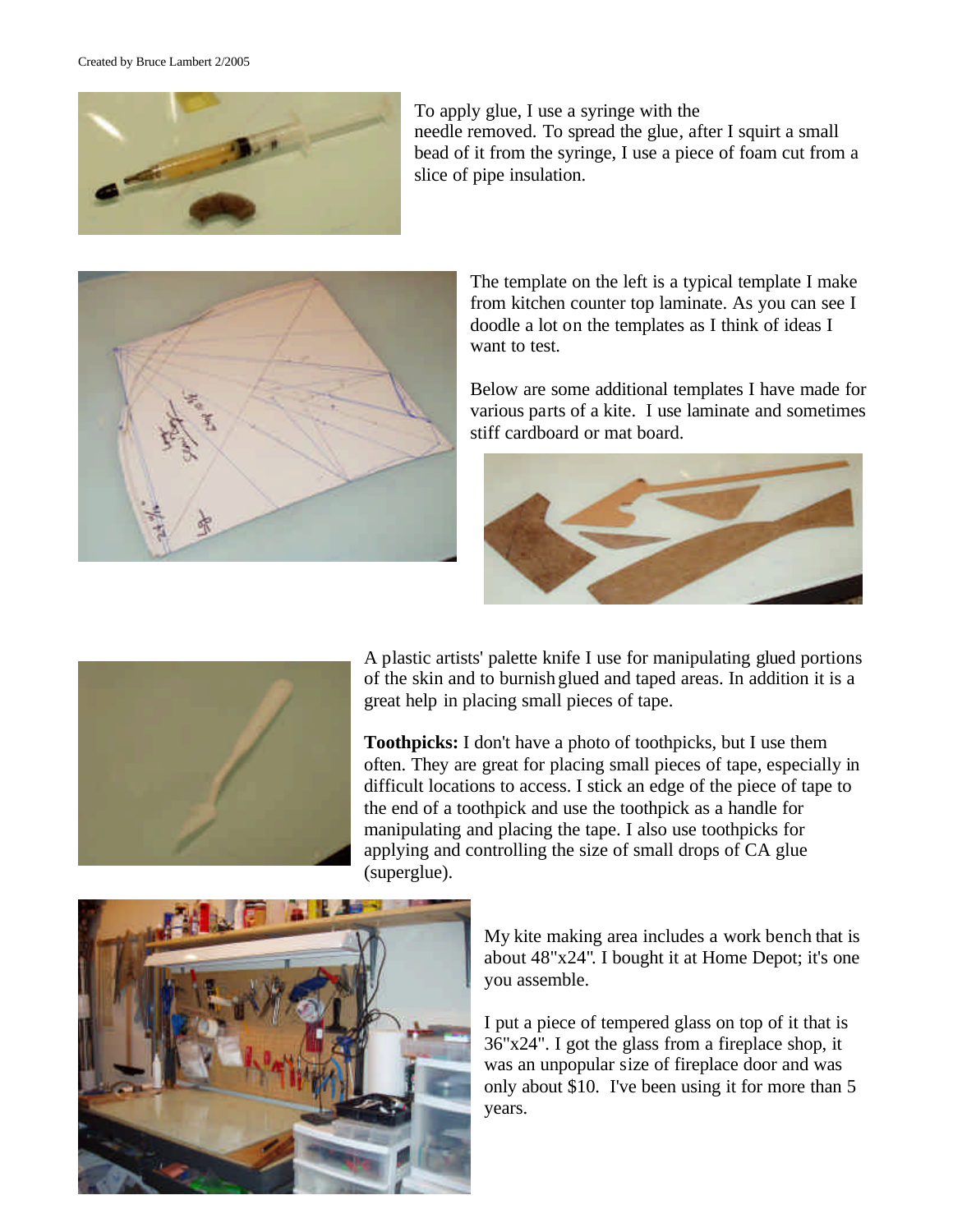# **CARL ANDERSON** gumbyoh@yahoo.com

## **Here is some of the stuff that I use in building fighter kites.**



The magnets are used to hold the pattern down while cutting the sail and holding the sail while putting on the spine.

The knife is a shoe knife cut down to about an inch and a half and the handle make it easy to maneuver.

The photo corners are used to hold the bow on extended tabs and the bees wax I melted out of bees combs.

The cutting board (which I have two sizes of) is the kind you get at Jo-Anne Fabric. I have a piece of sheet metal between for the magnets.

I use package tape and strapping tape in making my kites.

The tubing is from my stints in the hospital. I use these for small stops on the bow. The contact cement is Elmers.



This second picture is some of my mylar supply, spines and cabon rod. Hope this will help someone.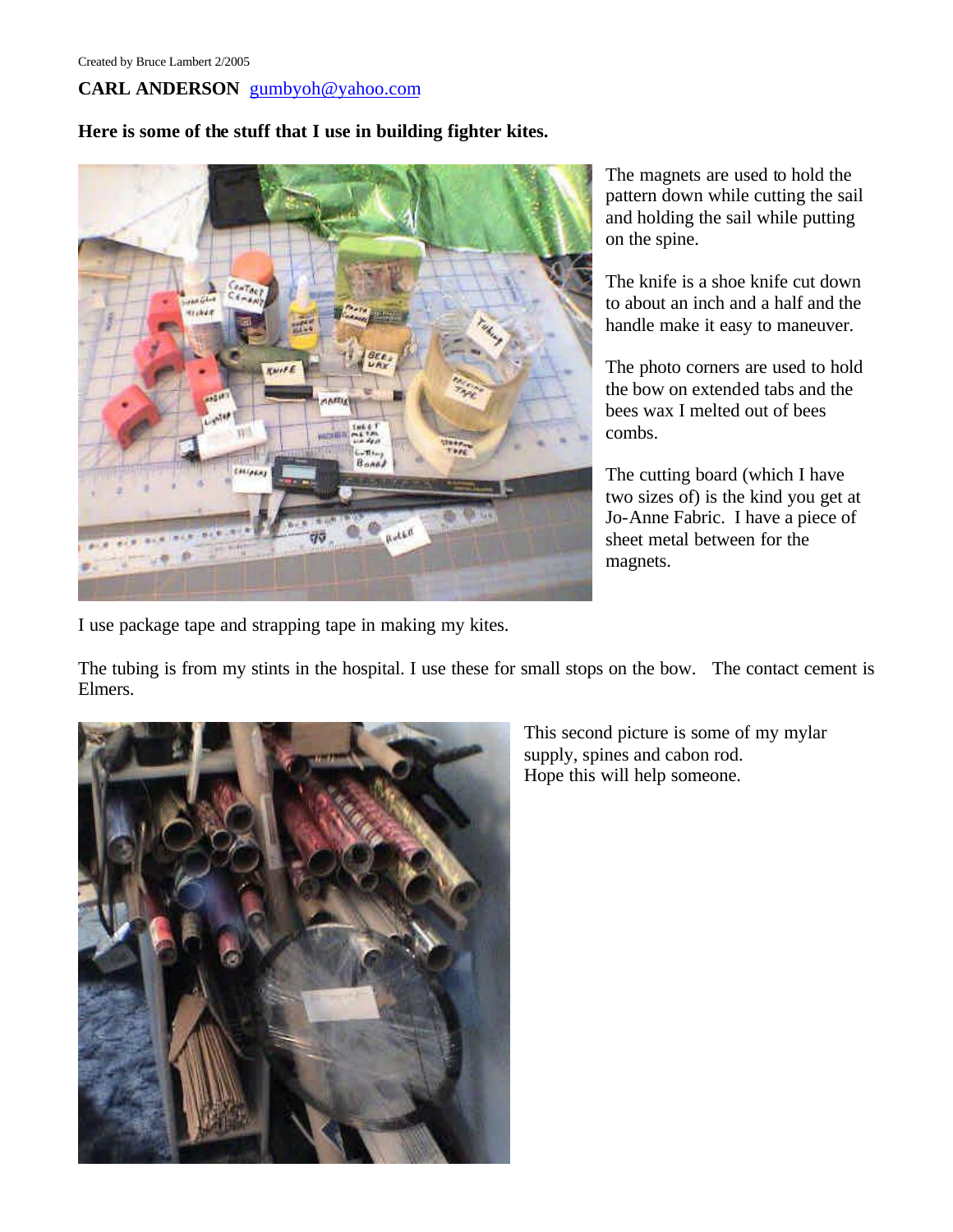#### **TERRY MC PHERSON** tmckite@triton.net

Hi Bruce, Great idea to share our building tools and gadgets!

Being a retired tool & die maker. I use a lot of little jigs & fixtures, too bad I don't have pictures of them to send to you, and I did not bring any to Florida with me. I only brought kites that I need to tune.

#### **Gigs that I use:**

A spine and batten gage:

 (a narrow strip of wood with a stop on one end with the lengths of the spine & battens marked on it, just line up and cut)

A bow length gage: (a piece of carbon tube with a stop in it. The tube length lets me cut the bows the same each time)

A Bamboo sizer: (Like the one I sent you.)(don't do a lot with bamboo anymore)

A drill gig:

(this is a 1/4 thick block of aluminum 1-1/4 square with a slot milled into it to allow it to fit over the flat carbon spine, and a #60 dill guide hole in the center of the slot)

A spine hole location gage:

(a piece of light aluminum which is made to fit up against the drill jig, and locate the holes for the LB point & the 2 tension line holes)

A hole gage for the UB point holes:

(a piece of light aluminum with a 1/4 diameter hole punched in it)

Sail patterns:

 (I use salvaged light weight aluminum sheets from the news paper printing business approx 24 x 48, line up 2 pieces on top of one another, make 1/2 pattern, open up and tape them on the center line)(also make patterns for other requirements, inserts, centers, trailing edges, etc.)

#### **Handy tools:**

Fly tying tool, with a bodkin on one end and long threader wire loop on the other, approx \$2.00 1/8 wide dbl face craft tape 15' \$1.98 can't remember mfg.

A pr. of wire strippers with "V" notch cutters, with stop removed, used to cut bows & battens. (cuts to center of rod)

Small drills from McMaster/Carr Supply.